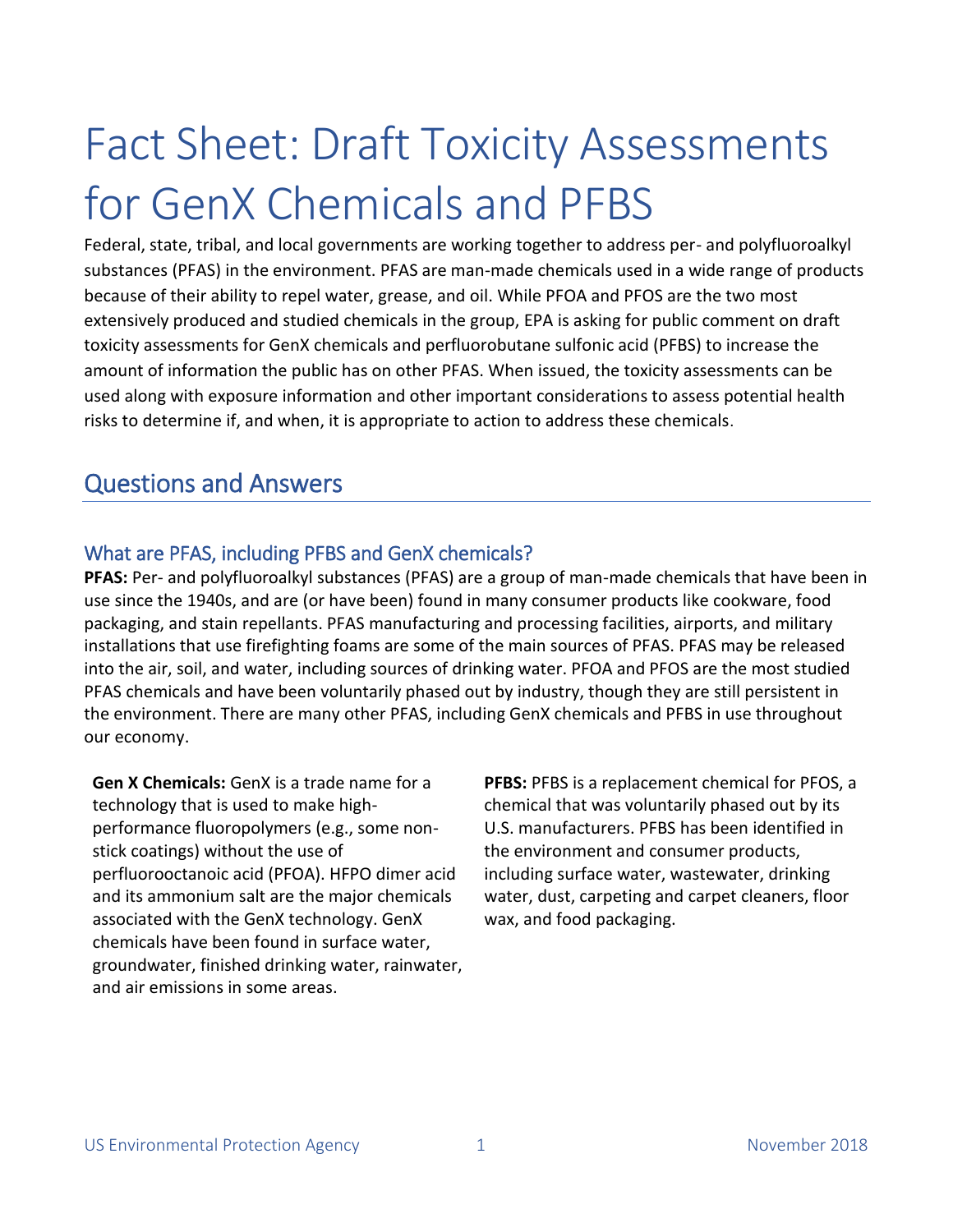#### How are people exposed to GenX chemicals and PFBS?

People can be potentially exposed to GenX chemicals and PFBS through a number of different pathways, including drinking water, inhaling air, and consuming food wrapped in PFAS containing products. (Note: The Food and Drug Administration is responsible for food packaging.) While EPA is continuing to work with state, tribal, and local partners to gather additional information, the agency believes that exposure to GenX chemicals through the ambient air and drinking water is likely localized or regional in nature. EPA will continue to work collaboratively with partners to increase the amount national data on the occurrence of GenX chemicals in water.

EPA recognizes that humans have the potential to be exposed to PFAS through drinking water and other exposure sources. EPA's draft assessments for GenX chemicals and PFBS focus solely on the potential human health effects associated with oral exposure to each chemical; they do not consider potential cumulative (mixture) effects of GenX chemicals and PFBS, or their possible interactions with other PFAS and/or other chemicals.

#### What health effects are associated with GenX chemicals and PFBS?

Overall, the available oral toxicity studies show that the liver is sensitive to GenX chemicals, and the kidney and thyroid are sensitive to PFBS. EPA has requested public comment on these complex relationships.

**GenX Chemicals:** Animal studies have shown health effects in the kidney, blood, immune system, developing fetus, and especially in the liver following oral exposure. The data are suggestive of cancer.

**PFBS:** Animal studies have shown health effects on the thyroid, reproductive organs and tissues, developing fetus, and kidney following oral exposure. Overall, the thyroid and kidney are particularly sensitive to PFBS. The data are inadequate to evaluate cancer.

#### What is an EPA toxicity assessment?

As public officials work to protect public health, they first must assess the risks before they can identify a plan to manage them. A toxicity assessment is part of the risk assessment process and is a written summary of the potential health effects associated with a chemical that identifies the levels at which those health effects may occur. Specifically, the draft GenX chemicals and PFBS toxicity assessments cover the first two steps (Step 1. Hazard Identification and Step 2. Dose-Response) of the four-step risk assessment process developed by the National Academy of Sciences. Risk characterization, which is not done in these toxicity assessments, requires additional consideration of exposure. For more details about this process: [https://www.epa.gov/risk/conducting-human-health-risk-assessment.](https://www.epa.gov/risk/conducting-human-health-risk-assessment)

When issued, the toxicity values from the GenX chemicals and PFBS assessments can be combined with specific exposure information (Step 3. Exposure Assessment) to help characterize the potential public health risks associated with exposure to these chemicals (Step 4. Risk Characterization).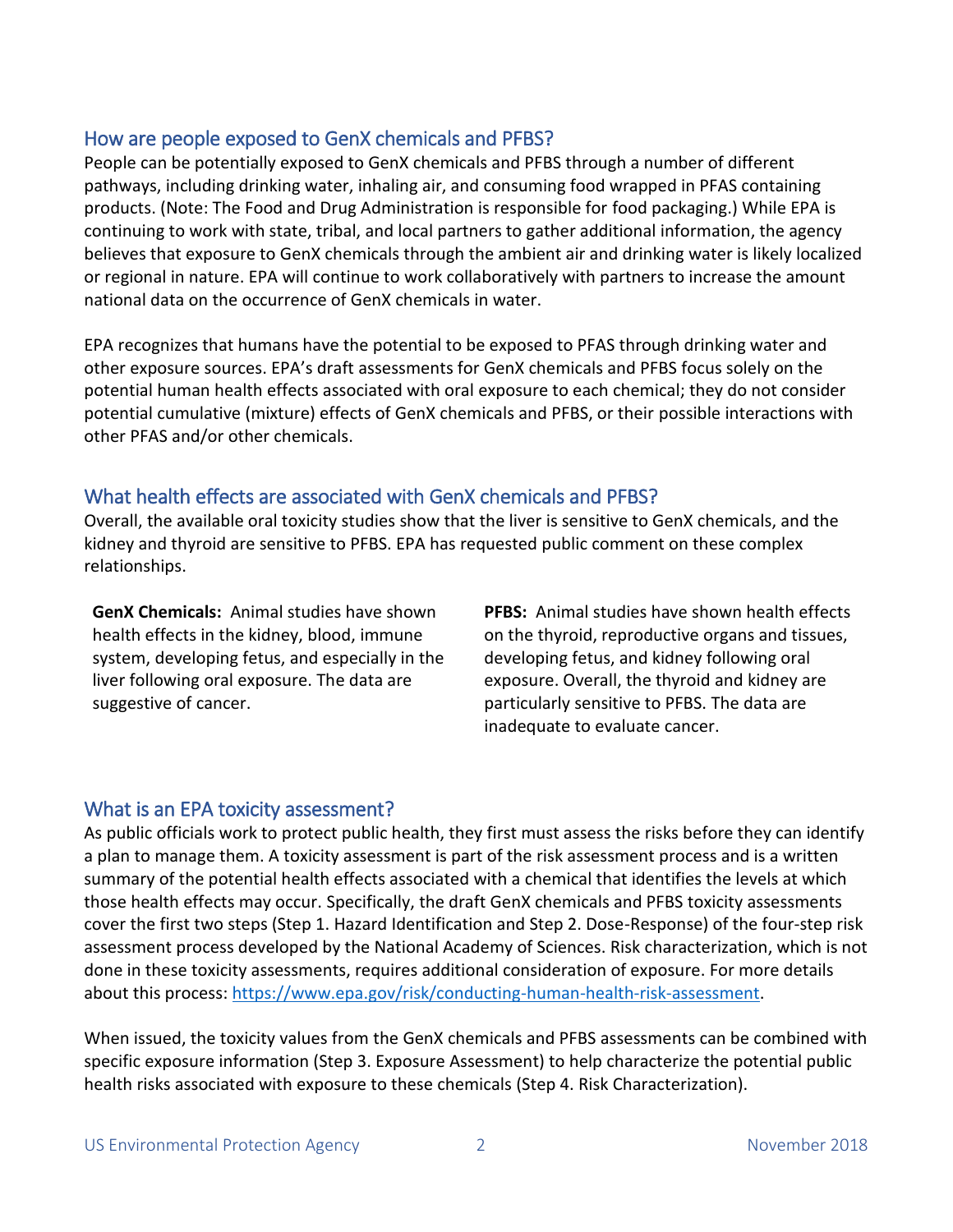EPA will continue to work with our state, tribal, and local partners to provide technical assistance, including information about appropriate regulations and statutes, as they begin considering the public comments and revised toxicity values along with relevant exposure scenarios.

After the full risk assessment process is completed, public officials can work to identify how to manage the identified risk. It is through this process that the supporting science, as well as statutory and other legal considerations, risk management options, public health considerations, cost/benefit considerations, economic factors, social factors, and other considerations are weighed.

#### What are the draft reference doses for PFBS and GenX chemicals?

As part of EPA's draft toxicity assessment, the agency has developed draft oral reference doses (RfDs) for GenX chemicals and PFBS. A reference dose is an estimate of the amount of a chemical a person can ingest daily over a lifetime (chronic RfD) or less (subchronic RfD) that is unlikely to lead to adverse health effects. EPA will continue to work with state, tribal, and local partners to provide technical assistance should they wish to use the final values with relevant exposure scenarios to develop risk assessments to support risk management decisions.

| Chemical          | Draft Subchronic RfD (mg/kg-day)             | Draft Chronic RfD (mg/kg-day)                                                                                                                              |
|-------------------|----------------------------------------------|------------------------------------------------------------------------------------------------------------------------------------------------------------|
| PFBS*             | 0.04 (candidate based on thyroid<br>effects) | 0.01 (candidate based on thyroid effects)                                                                                                                  |
|                   | 0.1 (candidate based on kidney<br>effects)   | 0.01 (candidate based on kidney effects)                                                                                                                   |
| GenX<br>Chemicals | 0.0002                                       | 0.00008                                                                                                                                                    |
|                   |                                              | *The EPA developed candidate values based on thyroid and kidney effects and is requesting public review<br>and comment on these candidate values for PFBS. |

To learn more about EPA's toxicity values, please visit: [https://www.epa.gov/iris/basic-information](https://www.epa.gov/iris/basic-information-about-integrated-risk-information-system)[about-integrated-risk-information-system](https://www.epa.gov/iris/basic-information-about-integrated-risk-information-system)

#### How does the toxicity of PFBS and GenX chemicals compare to PFOA and PFOS?

The draft RfD for PFBS suggests it is less toxic than GenX chemicals, PFOA, and PFOS. The draft RfD for GenX chemicals suggests that they are less toxic than PFOA and PFOS. However, these draft values may change in response to public comment.

Toxicity is only one piece of information that public officials consider when determining whether there is a risk to public health. Other factors, such as exposure, must also be considered.

| Chemical              | Chronic RfD (mg/kg-<br>day) |
|-----------------------|-----------------------------|
| <b>PFBS</b>           | $0.01*$                     |
| <b>GENX</b> chemicals | $0.00008*$                  |
| PFOA                  | 0.00002                     |
| <b>PFOS</b>           | 0.00002                     |
|                       | tindicates draft value*     |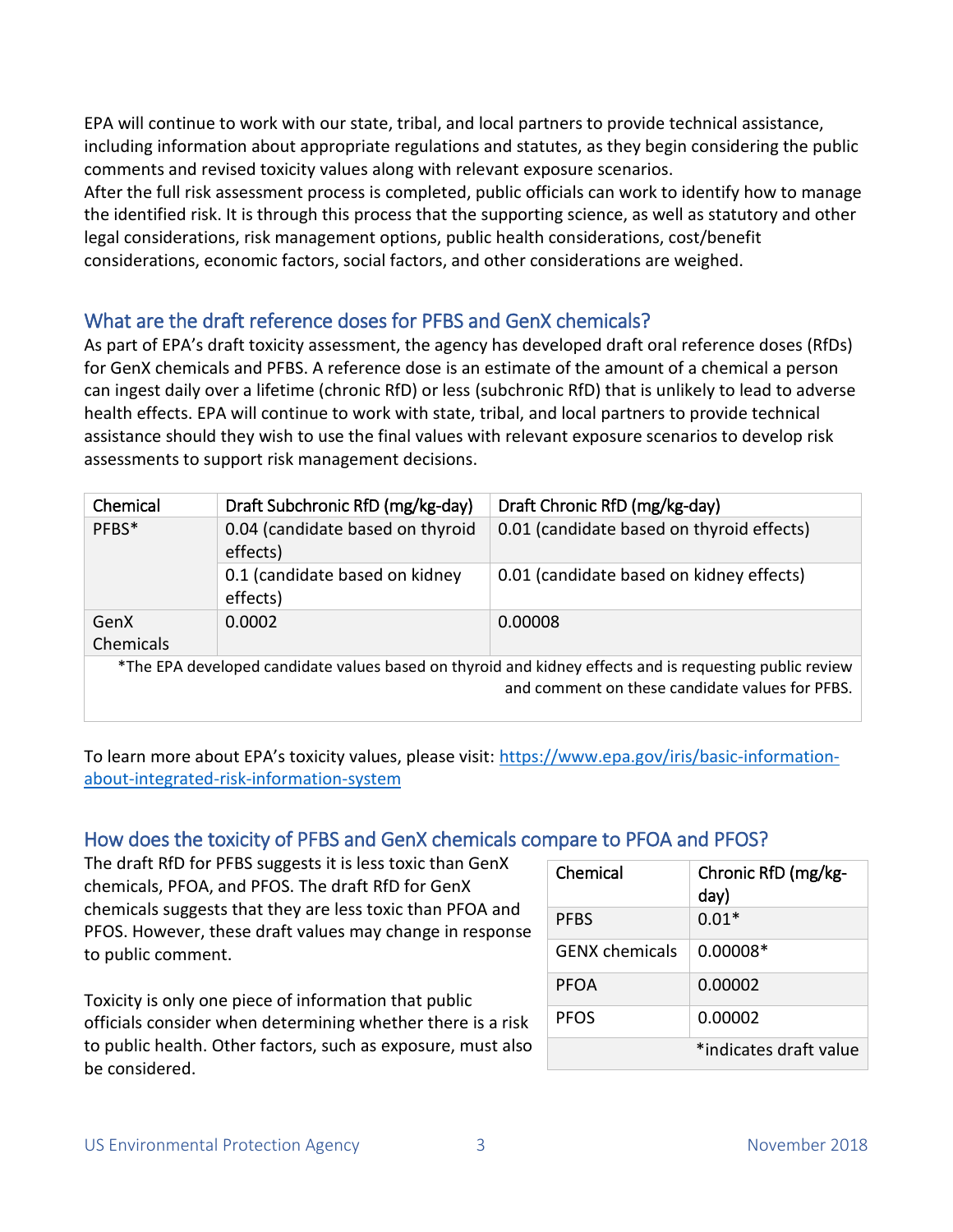#### How might GenX chemicals or PFBS impact my drinking water?

EPA recommends that you contact your local water utility to learn more about your drinking water and to see whether they have provided any specific recommendations for your community. GenX chemicals and PFBS typically come from manufacturing processes and industrial releases. These compounds can migrate in the environment and impact the quality of surface water and groundwater which may be used as sources of drinking water. If you own a private well, EPA recommends learning more about how to protect and maintain your well for all contaminants of concern. For information on private wells visit: [www.epa.gov/privatewells](http://www.epa.gov/privatewells)

#### Should states, tribes, or local communities use EPA's draft toxicity values now?

No, these draft toxicity values are not final and may change following the public comment period. EPA is issuing the draft toxicity assessments for PFBS and GenX chemicals for public comment to give interested stakeholders an opportunity to provide input to the agency. The public will have 60 days after publication in the Federal Register to provide input. At the end of the comment period, EPA will consider the input and issue the assessments.

#### Does EPA plan to issue a regulation for these chemicals?

Not at this time. EPA is making the draft toxicity assessments available to provide states, tribes and local governments with the tools they need to better understand PFBS and GenX chemicals. Once the assessments are issued, state, tribal, and local partners can use this information to help inform whether local actions are needed to protect public health.

#### How can I comment on the draft toxicity assessments?

Public input plays a critical role in EPA's process for issuing the draft toxicity assessments. The agency is accepting public comments for 60 days following publication in the Federal Register. Submit your comments, identified by Docket ID No. EPA-HQ-OW-2018-0614, to the public docket at: [http://www.regulations.gov.](http://www.regulations.gov/) To view the draft toxicity assessments and other related information on GenX chemicals and PFBS, visit [www.epa.gov/pfas/genx-pfbs.](http://www.epa.gov/pfas/genx-pfbs)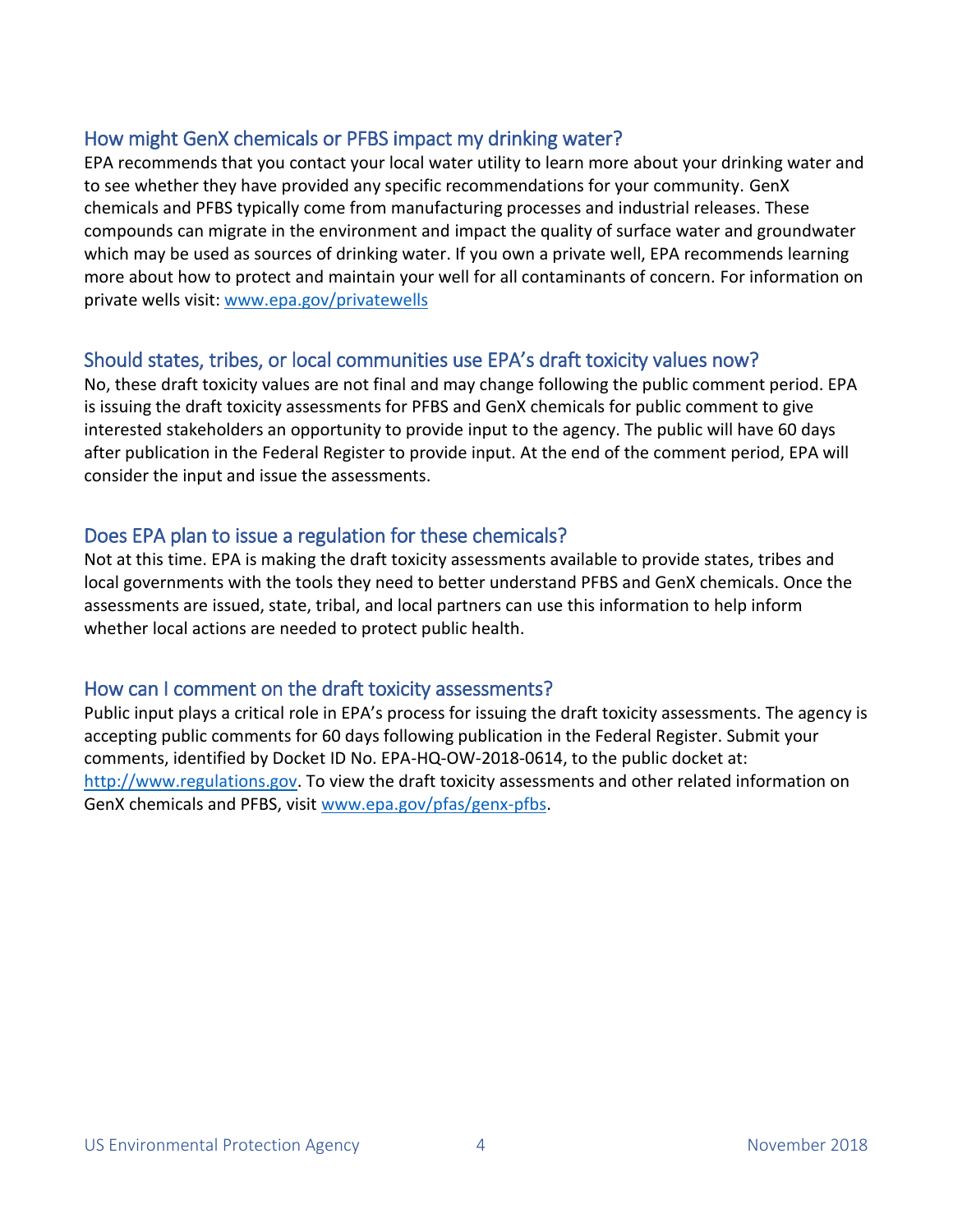## Engagement and Peer Review

EPA is following through on its commitment to work in close collaboration with our federal and state partners to develop draft toxicity assessments for GenX chemicals and PFBS. EPA has engaged with federal, tribal, and state partners throughout the development of the draft toxicity assessments, including both before and after an external peer review.

Federal and tribal partners included:

- U.S. Department of Defense (DoD)
- U.S. Department of Energy (DOE)
- U.S. Geological Survey (USGS)
- U.S. Department of Health and Human Services (HHS), including the Food and Drug Administration (FDA), Agency for Toxic Substances and Disease Registry (ATSDR), the National Institute of Environmental Health Science (NIEHS) including the National Toxicology Program, and other offices
- U.S. Department of Veterans Affairs (VA)
- National Aeronautics and Space Administration (NASA)
- National Toxics Tribal Council (NTTC)
- Office of Management and Budget (OMB)

EPA also engaged extensively with the Association of State Drinking Water Administrators (ASDWA) and five state partners recommended by the Environmental Council of the States (ECOS): Colorado, Michigan, Minnesota, New Hampshire, and Ohio.

#### Review Process

EPA discussed the assessment process, available data, and methods to be used to derive toxicity values (in this case, reference doses) for GenX chemicals and PFBS with the federal, tribal, and state partners. After external peer review, EPA also discussed the comments received and how EPA planned to address those comments with the partners.

EPA held additional detailed discussions with North Carolina's Department of Health and Human Services (DHHS) and Department of Environmental Quality (DEQ) to continue the agency's efforts to provide technical assistance as the state develops its own technical assessment for GenX chemicals for its Science Advisory Board (SAB) review. EPA also presented its available data and approaches to North Carolina's SAB.

#### Independent Peer Review

In June and July 2018, EPA conducted a contractor-led independent, external peer review of the initial draft assessments. The peer review panel included five experts in the areas of general risk assessment; benchmark dose modeling; liver, kidney, hematological, thyroid, immune, and reproductive and developmental toxicity; PFAS chemistry; and toxicity. In general, the peer reviews were favorable and